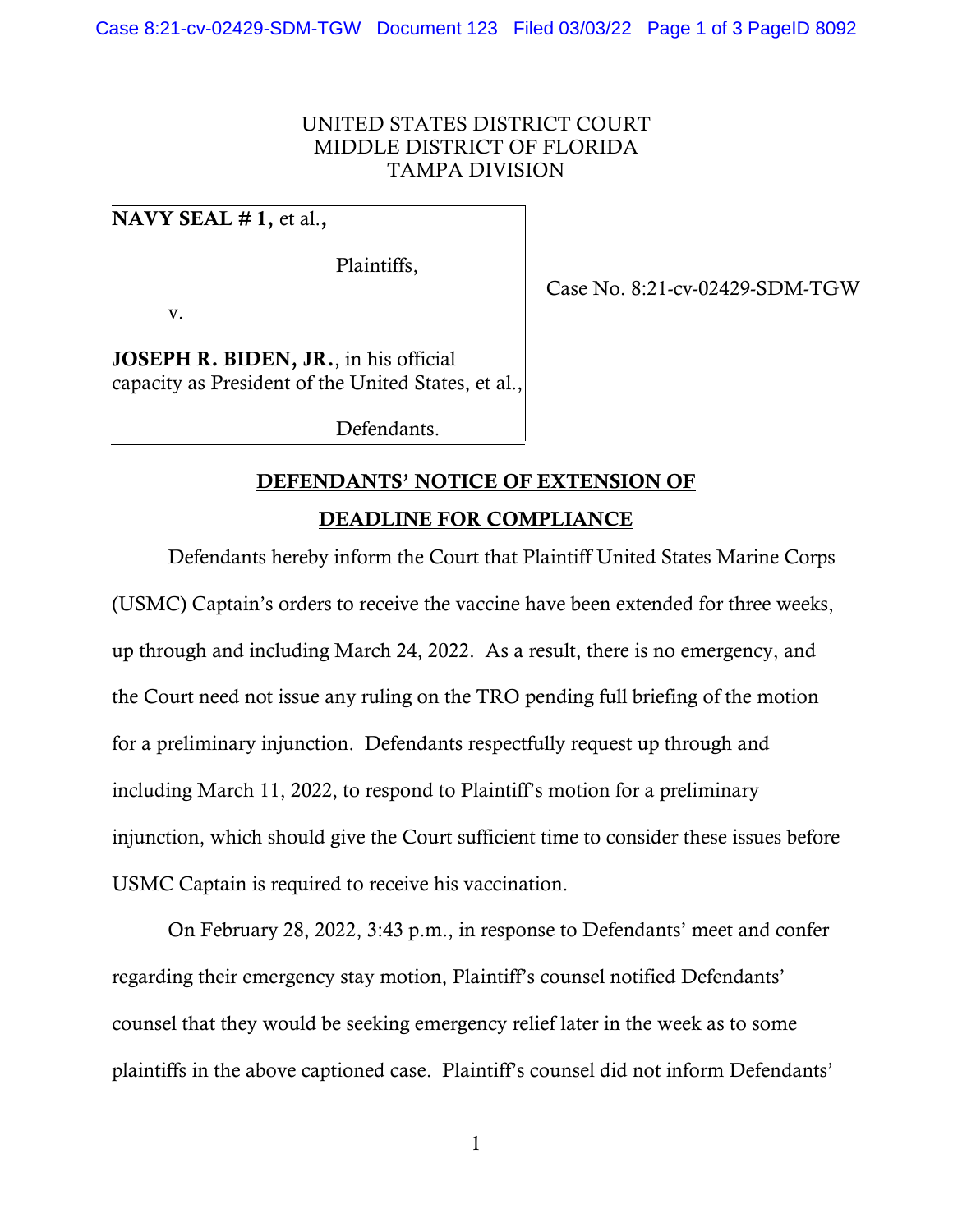counsel of the specific plaintiffs that would be seeking relief or the type of relief they would be seeking. On March 2, 2022, Plaintiff filed an Emergency Motion for a Temporary Restraining Order and supporting declarations. Doc. 121. Plaintiffs' counsel did not inform Defendants' counsel of the specific plaintiff who was seeking relief until March 2, 2022, 11:15 a.m. and demanded a reply by 1:00 p.m. Given less than two hours, it was not possible for Defendants to investigate Plaintiff's allegations or to determine whether an extension of USMC Captain's deadline was possible. Defendants' counsel notified Plaintiff's counsel that they would inquire if Plaintiff's command was willing to extend Plaintiff's compliance deadline to allow for full briefing on a motion for preliminary injunction and asked if they would be willing to wait one day before filing their motion. Plaintiff declined. With the benefit of a day, Defendants are now able to confirm that USMC Captain's deadline for compliance will be extended for three weeks.

Because Plaintiff's compliance deadline has been extended there is no danger of imminent separation or other discipline. Moreover, even if such processes were to be initiated following expiration of Plaintiff's new compliance date such process typically takes many months, and are not accurately described in Plaintiff's submissions. *See* Furness Decl. ¶¶ 14-23, ECF No. 23-19 (Marines process). Accordingly, there is no threat of imminent or irreparable harm to Plaintiff, which Plaintiff must establish to be entitled to an immediate restraining order or that would necessitate a more truncated briefing schedule than Defendants propose.

2